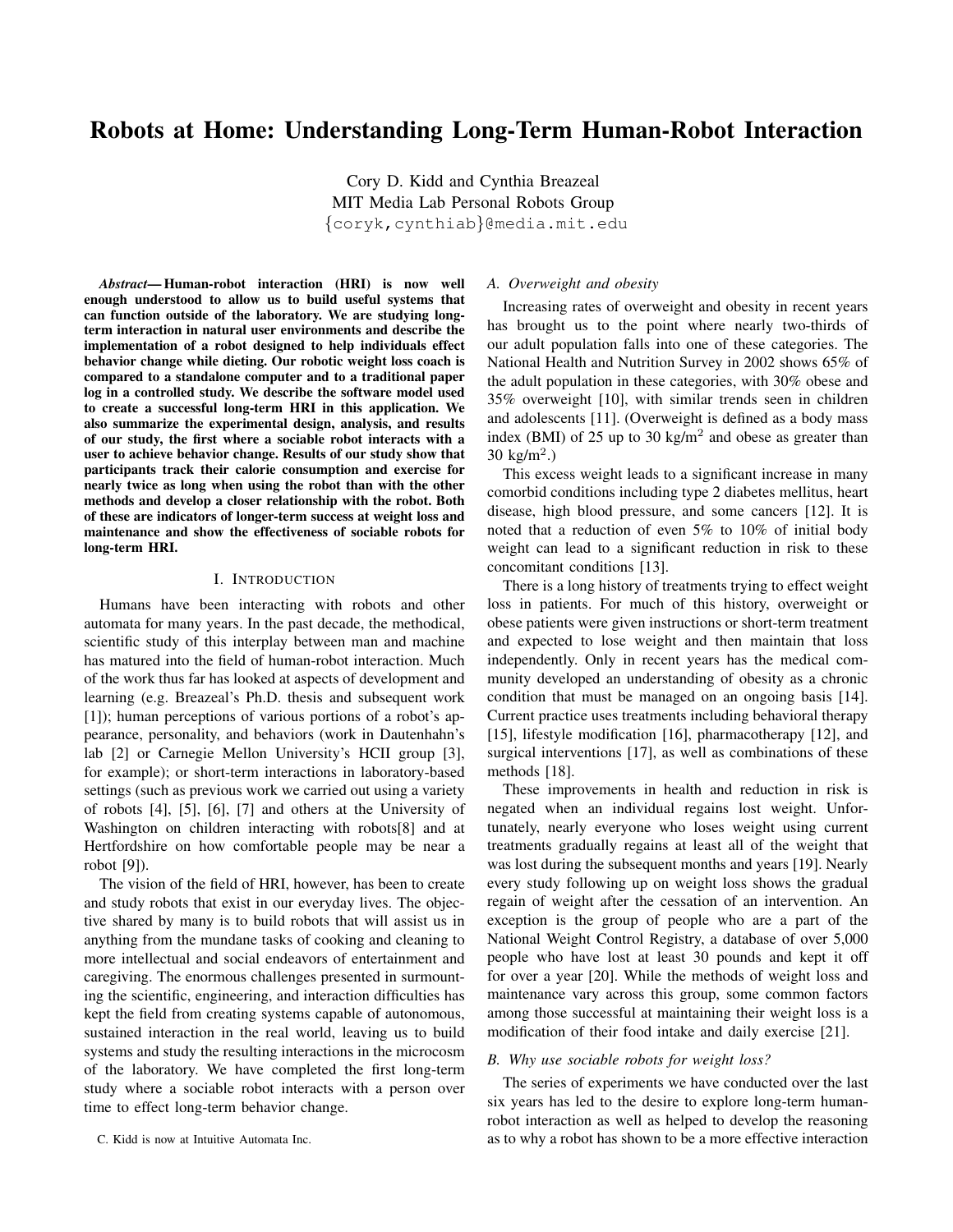partner in certain settings. Taken together, they showed the power of a robot in conducting an effective interaction and the stronger responses that the set of robots we have used elicited from many study participants.

We have written about the application of sociable robots to real-world problems in recent years as we have begun exploring the design and construction of such systems. An earlier discussion on the important factors in creating a relationship [22] noted three factors that are most important: engagement of the user, trust of the system, and motivation to use the system. An early design of the system that has been built is presented in a conference paper [23] that shows many of the theoretical design decisions that underly the relationship model in this system.

In this paper, we focus on the design and implementation of the software system used to create and maintain a relationship for long-term HRI. For a complete discussion of the hardware and software system design and implementation; the study design, protocol, and analysis; and evaluation of the overall system, see Kidd's Ph.D. thesis [24].

## II. AUTOM: A WEIGHT LOSS COACH

## *A. Sociable Robots*

A sociable robot is one that is "capable of engaging humans in natural social exchanges" ([1], page 40), according to Breazeal's 2000 thesis, which was one of the early uses of the term. There is a psychological grounding for this concept described in the introductory chapter of her thesis that relates to Reeves and Nass' 1996 popular book on social aspects of human-computer interaction [25]. They posit that as a result of evolutionary behaviors the more social cues a piece of technology exhibits, the more humanlike people will find it. While their work dealt mainly with traditional computer interfaces, Breazeal's work extends this theory to humanoid robots and states that using social cues in interactions between people and robots offers an attractive alternative to traditional methods of communicating with robots.

### *B. Autom: A Weight Loss Coach*

In setting out to study long-term HRI, the initial intent was to use an existing robotic platform and design a study or series of studies around the chosen robots. However, we found no suitable robots available commercially that would allow us to create interactions for a large long-term study.

There are several key features that are desirable for robots to be used in a long-term study of HRI. The ability to look at the user (or appear to do so) is important for drawing a person into the interaction. A robot in which the software that controls the human interaction is easily modifiable is vital, as many aspects of the interaction will need to be adjusted as user tests are conducted. Some set of features that enable social interaction (e.g. eye contact; look-at behaviors; head, arm, and hand gestures; speech; and speech recognition) are needed, but the exact set depends on the type of interactions expected.



Fig. 1: One of the set of robots built for the long-term HRI study.

One of the seventeen robots that we created is depicted in Figure 1. Called Autom, it is a four degree of freedom robot based on easily available PC components, motors, and motor controllers. It has a moving head and eyes, a camera for vision, and a full-color touch screen display for user input.

The robot is designed to have a once- or twice-daily interaction with the user with each interaction lasting approximately five minutes. The nature of the interaction is helping an individual track information related to their weight loss program. The robot talks to the person and guides them through the interaction, making small talk along the way. The discussion is varied, changing with each interaction based on variables including time of day, estimated state of the relationship between the robot and person, time since last interaction, and data that the user has input in recent days.

### III. SOFTWARE DESIGN AND IMPLEMENTATION

There are five main pieces of software that create the interactions between the weight loss coach system and the user. The main piece of software coordinates all input and output, maintains the overall state of the interaction and relationship with the user, and handles the flow of interaction based on input from the user. There are four peripheral pieces of software as well: the motor control system, the vision system, the speech output server, and the user interface controller. Each of these five software components is discussed in this section.

### *A. Control system architecture*

The main software system handles the control flow of an interaction and the communication between all subsystems. The overall architecture is depicted in Figure 2. This central piece of software is written in Java and either instantiates subsystems as other Java classes (as with the motor control and user interface) or uses sockets to communicate with them (the face tracker and speech output).

The basic control flow is driven by the user. The user can select an option from the initial menu, which then chooses the appropriate script to be run. There are five options on the main screen: start the daily interaction, update goals, view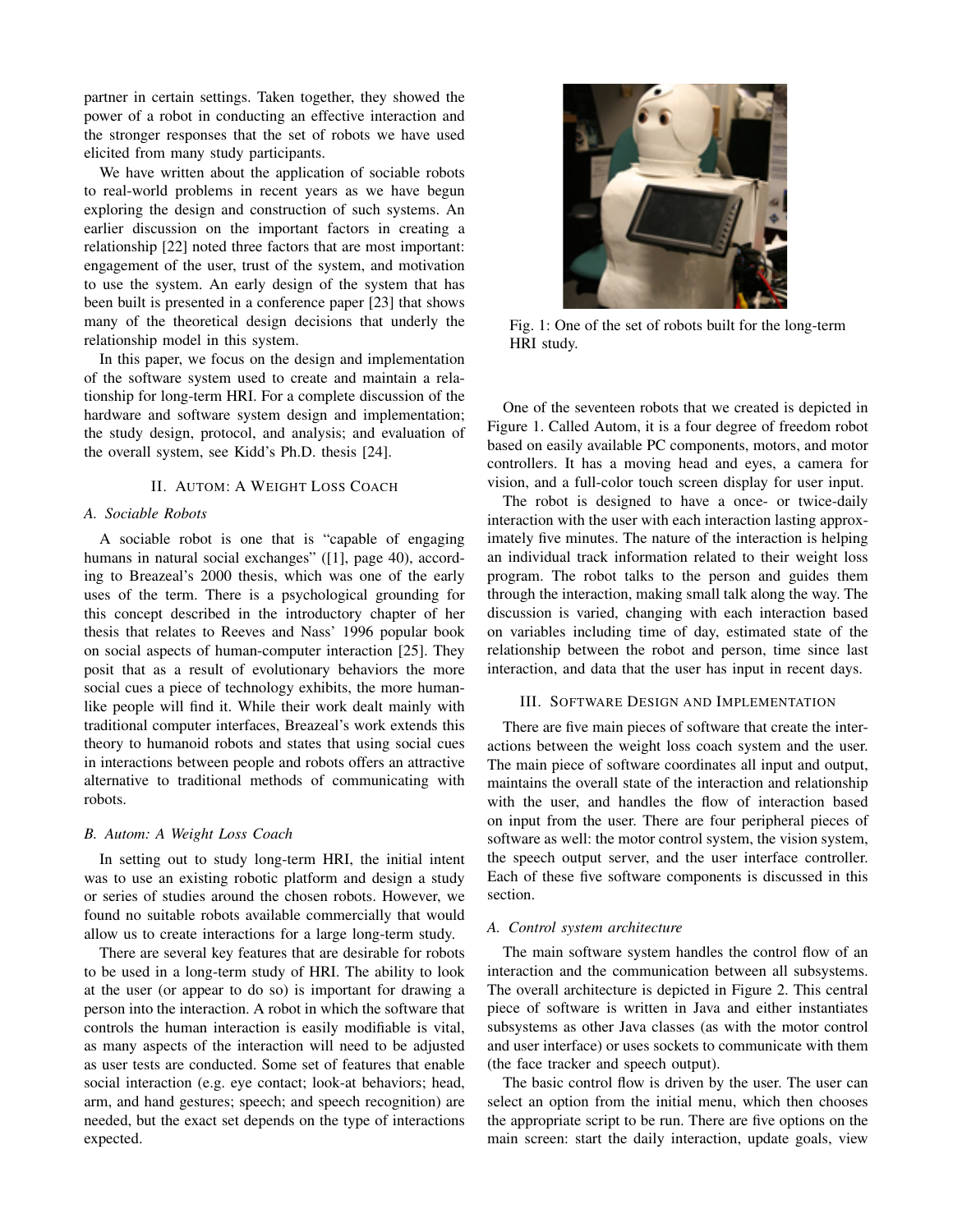

Fig. 2: High-level software architecture.

data, show a demo, and shutdown the robot. The first, *Start Daily Interaction*, is what the user does most frequently. This interaction and how it is performed is described in detail below. *Update Goals* allows the user to enter or modify their daily exercise and calorie goals. Based on what is known about weight loss and maintenance, the user should have some goal towards which they are working, which is what this system is designed to support. The *View Data* option lets the user go directly to graphs of their exercise or calorie entries for the previous seven days. More information on what is shown for these graphs is below in the description of the full interaction. *Start Demo* lets a person show off the capabilities of the system without revealing their data on exercise or calorie consumption. This is implemented to allow study participants to show family members and friends who may be curious about the robot how it works without having to display their personal data. Finally, *Shutdown the Robot* is a button which exits the software and powers down the entire hardware and software system.

### *Daily Interaction – implementation*

The control flow of the interaction is the most complicated part of the software system created for the robot. The basic flow is written to be easily modifiable, which allowed for rapid changes based on early and ongoing feedback that was solicited on the interactions with the system. There are a number of factors that can change what the robot says or does at a given instant.



Fig. 3: A screen showing spoken text printed to screen.

All interactions are driven based on scripts and data in several databases. When a user selects an action from the main menu, the system chooses a script appropriate to that particular interaction. Scripts are made up of a set of tags that recursively generate the full, detailed interaction script. A tag either performs some action, generates a screen to interact with the user, or stores a user response to the database.

The decision of what a particular tag will create is based on several factors. Simple ones are time of day (e.g. "Good morning" versus "Good evening") and time since last interaction (e.g. "Good to see you back again. I'm glad we're getting a chance to talk" versus "Thanks for coming to talk to me today.") Somewhat more complex is the state of the relationship, which is calculated to be in one of three states based on the WAI responses. This state can be either initial, normal, or repair, and the calculation of the state is described below. It the state is initial, the system uses language that is more explanatory in nature. For example, instead of simply saying "Can you tell me how much you have eaten and exercised today." the robot might add something like "It will help us to reach your goals if we keep track of what you do each day." In the normal state, the system uses relatively short forms of dialogue as in the example interaction given above. In the repair state, it will uses meta-relational dialogue with the user.

*Calculating relationship state:* The relationship state can be either *initial*, *normal*, or *repair*. *Initial* is used for the first few days of interaction, so there is no calculation to be made. The Working Alliance Inventory – Short Form (a measure commonly used in therapy and other helping relationships that tracks trust and belief in a common goal of helping that the therapist and patient have for one another, as described by Horvath and Leslie [26]) consists of eight questions and the robot rotates through the questions, asking two each day, thus repeating every four days during daily use. Currently the *initial* state is used for four days. The *normal* state is then used for four days. Starting at the ninth day (or ninth interaction), the system calculates a score based on the following formula:

$$
WAI_{state} = \frac{\sum_{day=-3}^{0} (WAI_{day})}{8} - \frac{\sum_{day=-7}^{-4} (WAI_{day})}{8}.
$$

The result is an average difference in responses on a scale of 0 to 600 (the range for any one question). If the  $WAI_{state}$ is greater than -25 (allowing for minor variation in responses or UI input error), the relationship state is deemed *normal*. If the result is less than -25 (i.e. the responses to questions are in general lower over a period of time), the relationship state is set to *repair*.

#### *Aspects of the interactions*

As a result of these calculations and generation of interactions, the dialogue that is generated between the robot and the user is extremely unlikely to be the same for any two interactions during the six-week study. This variety makes the system seem more capable of interacting with the user and much less likely to bore the user during the weeks of continuing interaction.

The robot also performs small gestures throughout the interaction in addition to looking at the user. When introducing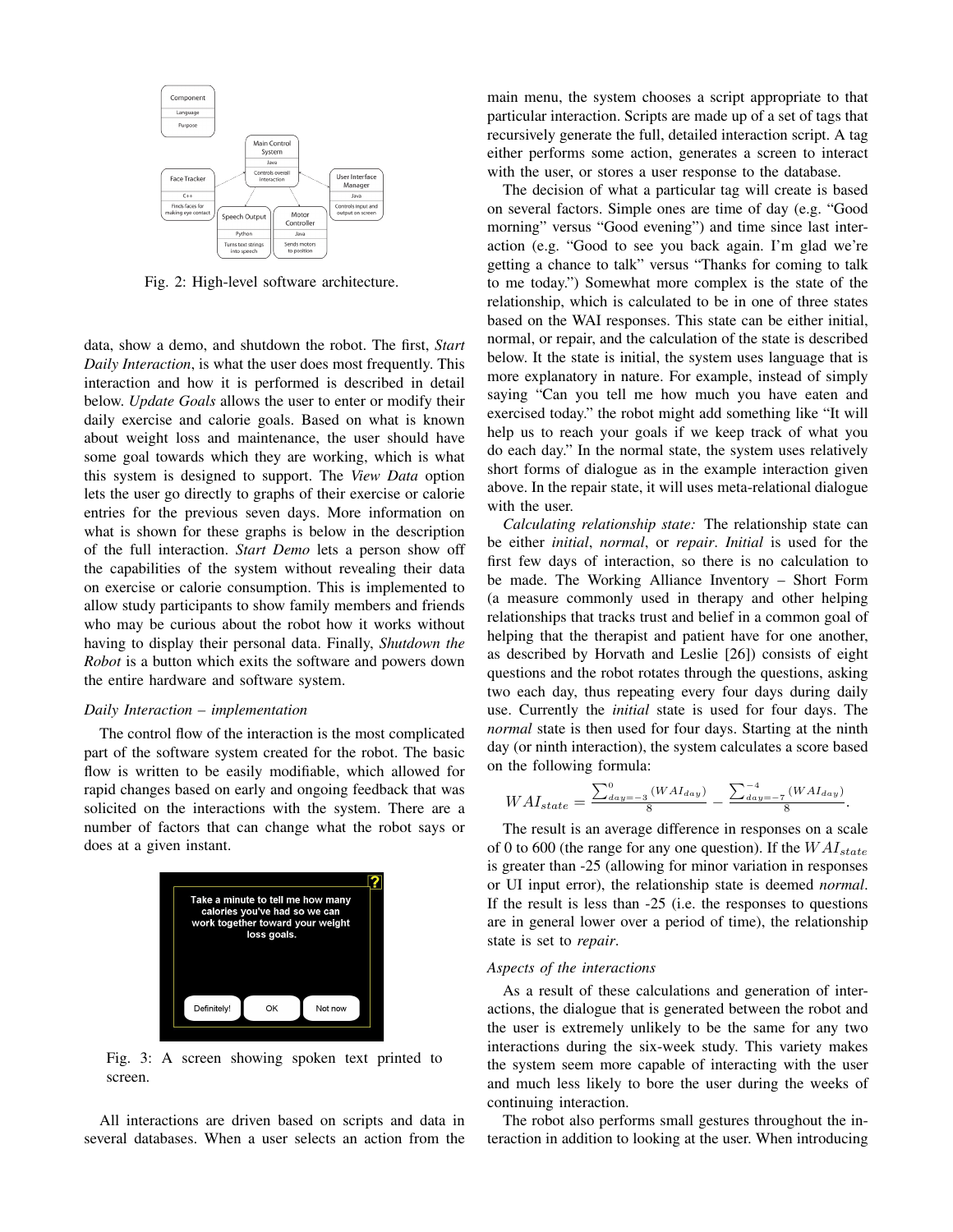a part of the interaction where a response on the screen is expected, the robot will look away from the user and glance down at the screen as a subtle indication to the user that their attention is expected there at that particular time.

Every response from the user – data on calories and exercise that is entered, WAI-SF questions answered, and responses to each piece of dialogue – are recorded in an interactions database. Some of this is used later, such as in calculating the relationship state. All of it is available postexperiment for analysis of the interactions and correlation with other information collected in questionnaires before and after the study.

### IV. STUDY AND RESULTS

There were two major goals in designing and running the study with the robotic weight loss coach. The first is to better understand how to run a long-term HRI study, what data to collect, and how to analyze it. The second is to understand whether such a sociable robot system might be useful to people who are trying to lose and keep off weight. The study had forty-five participants: 36 female and 9 male with an age range of 18 to 72 and average age of 50 years.

### *A. Hypotheses*

In the weight loss application experiment, there are four sets of hypotheses. These are:

- Participants using the robot will stick with it longer than those using the computer or paper systems. This measure can be determined through analysis of interactions.
- Participants using the robot will like using their system more and feel a closer relationship with it. This will be measured using mainly the working alliance inventory, but also measures of trust in the system, perceived reliability, and perceived information quality of the system.
- Participants using the robot will relate to their system more and develop a stronger affinity to it. This will be analyzed mostly through post-experiment interviews with participants.
- Participants in all three conditions will lose weight and the difference between systems will not be statistically significant. This is because we can expect anyone participating in such a study to lose weight and that the effects of using the system for longer periods of time only become important and differentiable in terms of weight loss after a much longer period.

# *B. Study design*

The evaluation of the sociable robot weight loss system was carried out using a between-subjects, longitudinal study where people who were attempting to lose weight used the system for six weeks. One-third of the participants received the sociable robot system described in earlier chapters. An equal number in a second group received a computer running identical software with the same touch screen that is on the front of the robot. This system was not capable of looking at the participants, as it had no camera or eyes. This system also did not speak text aloud; all text appeared only on the screen. A third group, with an equal number of participants to each of the first groups, received a paper log that was based on the log currently used in the Nutrition and Weight Management Center at Boston Medical Center.

### *C. Protocol*

The four components of the study were recruitment and qualification, initial visit and setup, study period, and final interview. Each of these is described here.

*Recruitment and qualification:* Participants were recruited using flyers in area restaurants and gyms and by request from a physician in a medical weight loss clinic. After a potential participant expressed interest, they would then complete an intake screening questionnaire to get subjects who were overweight, ready to start a diet, and who did not have uncontrolled medical problems.

*Initial visit and setup:* During the initial visit to participants' homes initial questionnaires were administered and they were given a pedometer and showed its use. The experimenter then explained the need to set daily calorie and exercise goals and asked the participant if they had goals in mind. If they did not, the experimenter suggested general guidelines and asked the participant to choose an initial goal and explained that the goal could be changed at any time and as frequently as desired during the course of the study. Finally they were shown the record-keeping system they were given and went through a five-minute explanation of its use and tried it once with the experimenter answering any questions. Participants were asked to use the system that they had been given at least once a day and left with contact information for the experimenter in the event that they encountered any problems while using the system.

*Study period:* During the initial period of the study, the experimenter initiated no contact with participants. At approximately five days before the end of the four-week period, participants were contacted and told that they were being given the opportunity to continue the study for an additional two weeks. If participants chose to continue, they were advised to continue using their system in the same way they had been. Participants who chose not to continue were asked to schedule a follow up visit for as soon as possible after the conclusion of their four weeks. Participants who continued for a full six weeks were contacted again a few days before the end of the six week period and asked to schedule a follow up visit for as soon as possible after the conclusion of the study.

*Final interview:* The final visit to participants' homes consisted of questionnaires, an interview, and debriefing the participant on the purposes and design of the study.

### *D. Experimental Results*

We developed and tested eleven hypotheses using the robot, the computer, and the paper logs. The central hypotheses concerned the length of time participants would use the system and their relationship with the system as measured through the WAI and through observation of their behavior.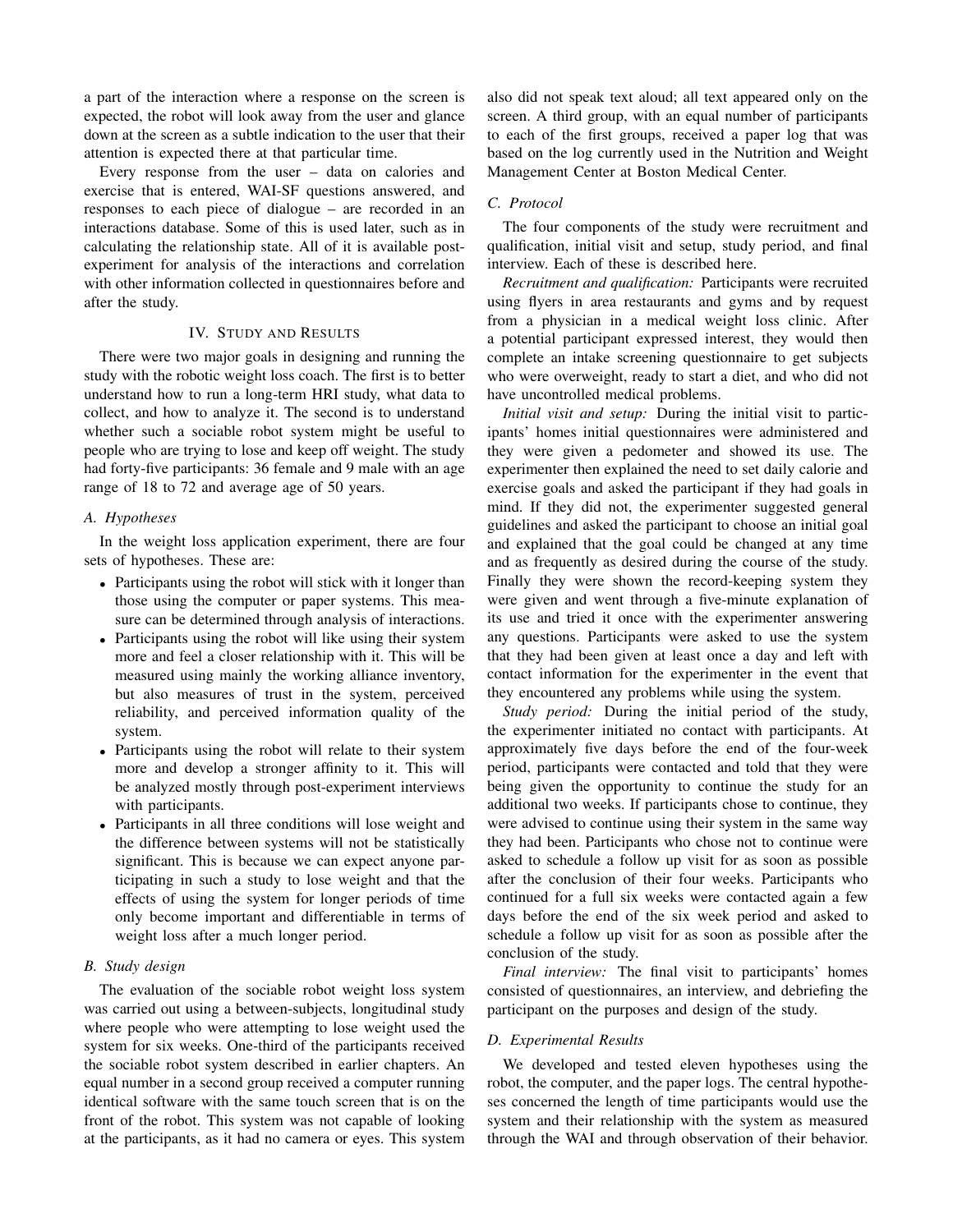Table I summarizes the overall results of the experiment. The analysis of hypothesis 2 shows that participants with a robot kept up with tracking their diet and exercise for longer than did participants using the computer or the paper log. Hypotheses 3 and 4 deal with the relationship question and the analysis of these three show a clear difference in the relationship that is developed with the robot when compared to the computer or the paper log. (Results of many of the other hypotheses were confirmed and are reported in [24].)

| Hypothesis   | Confirmed | Synopsis                                                                         |
|--------------|-----------|----------------------------------------------------------------------------------|
|              | Yes       | Participants with a robot used the sys-<br>tem for significantly longer.         |
|              | Yes       | Participants had a closer alliance with<br>the robot shown with the short WAI.   |
| $\mathbf{a}$ | Yes       | Participants had a closer alliance with<br>the robot as shown with the full WAI. |
|              | Yes       | As expected, the difference in percent<br>of body weight lost was minimal.       |

TABLE I: Summary of experimental findings.

### *E. Hypothesis 1: Usage*

The analysis of the data shows that this hypothesis is supported. Participants with a robot used their system on average 50.6 days, while participants with a computer used their system for 36.2 days on average, and participants with a paper log reached an average of 26.7 days. A oneway ANOVA shows a significant difference among groups:  $F(2, 30) = 11.51, p < 0.001$ . The post-hoc Tukey HSD shows a significant difference between the robot group and the computer group ( $p < 0.05$ ) and a highly significant difference between the robot group and the paper log group  $(p < 0.01)$ .

### *F. Hypothesis 2: Alliance (WAI-short)*

This hypothesis was clearly shown to be true. Questions were presented to uses as a continuous scale anchored at three points ("Strongly Agree," "Neutral," and "Strongly Disagree"). The scale was discretized on a scale of 0 to 600 for coding responses, with 0 correlating with "Strongly Agree." The average response for participants in the robot group was 68.2, while the average score in the computer group was 234.1. A double-sided *t* test shows  $t(17) = -5.1$ with  $p < 0.001$ .

### *G. Hypothesis 3: Alliance (WAI-long)*

Analysis showed that this was the case. A one-way ANOVA for independent samples shows a significant difference among cases  $(F(2, 30) = 5.54, p < 0.01)$ . Tukey HSD tests report no significant difference between the computer and paper cases, but a significant difference between the robot and computer cases ( $p < 0.05$ ) and the robot and paper cases  $(p < 0.01)$ .

### *H. Hypothesis 4: Weight*

The results bear out the hypothesis of similar weight loss. (One-way ANOVA:  $F(2, 29) = 0$ ). The mean percentage of starting body weight lost per group was: robot  $= 2.2\%$ , computer =  $2.0\%$ , paper =  $2.4\%$ . (If we exclude one extreme outlier in the study who happened to be in the robot group who gained 10 pounds during the study, the robot group is 3.2%, still resulting in no significant difference:  $F(2, 28) =$ 0.44.)

### V. DISCUSSION

#### *A. Relationship Requirements*

Having a clearly defined model of the relationship made the development of a cohesive system possible. There are two aspects of this model that were necessary to understand. The first is the trajectory of the relationship. As described previously, we had developed a model based on human psychology that was used. This model is relatively simple, but an understanding of what the differences are in how the system relates to the user at each stage can be somewhat nuanced. Having drawn on social psychological models of relationships, we can look to examples of how people would behave in such a situation and model the robots behavior off of that.

The other important part of the relationship model is the type of relationship that we were trying to create. Using the interactions between medical caregivers and weight loss patients gave a clear focus to all aspects of the interaction. In this case, this is a relationship where the caregiver is always supportive, positive, and helpful. Thus everything that the robot says in interactions with the user was written with this in mind. Based on participant feedback, it is clear that this model worked well for the relationship that we were building. Many users found the suggestions and the overall tone of the system to be helpful to them and told us so.

#### *B. Target Audience Requirements*

Designing with end users in mind was easier after spending time with the target population before beginning to create the system. Even with that, however, it is difficult to anticipate how individuals will respond to a system. Each person has widely divergent ideas about what is good or bad and useful or intrusive in such a system. We did some user testing along the way, but to create a more useful system, a more intensive iterative testing approach would be highly recommended. Our testing was brief – having people use particular aspects of the system once or twice – rather than giving people systems to use for a week or two as a test and then making changes and improvements before repeating that process.

Finally, the design challenge of making this robot system as simple and intuitive as possible was clearly worthwhile. Taking advantage of the robot's ability to guide people through the interaction, along with creating software that supported this notion, made the system easy to use for even novice computer users. We managed to strike the right balance between explanation and terseness that allowed individuals at all levels of competence use the system. This relates to the relationship stages as well and the ability of the robot to estimate the user's need for more or less explanation at appropriate times worked well.